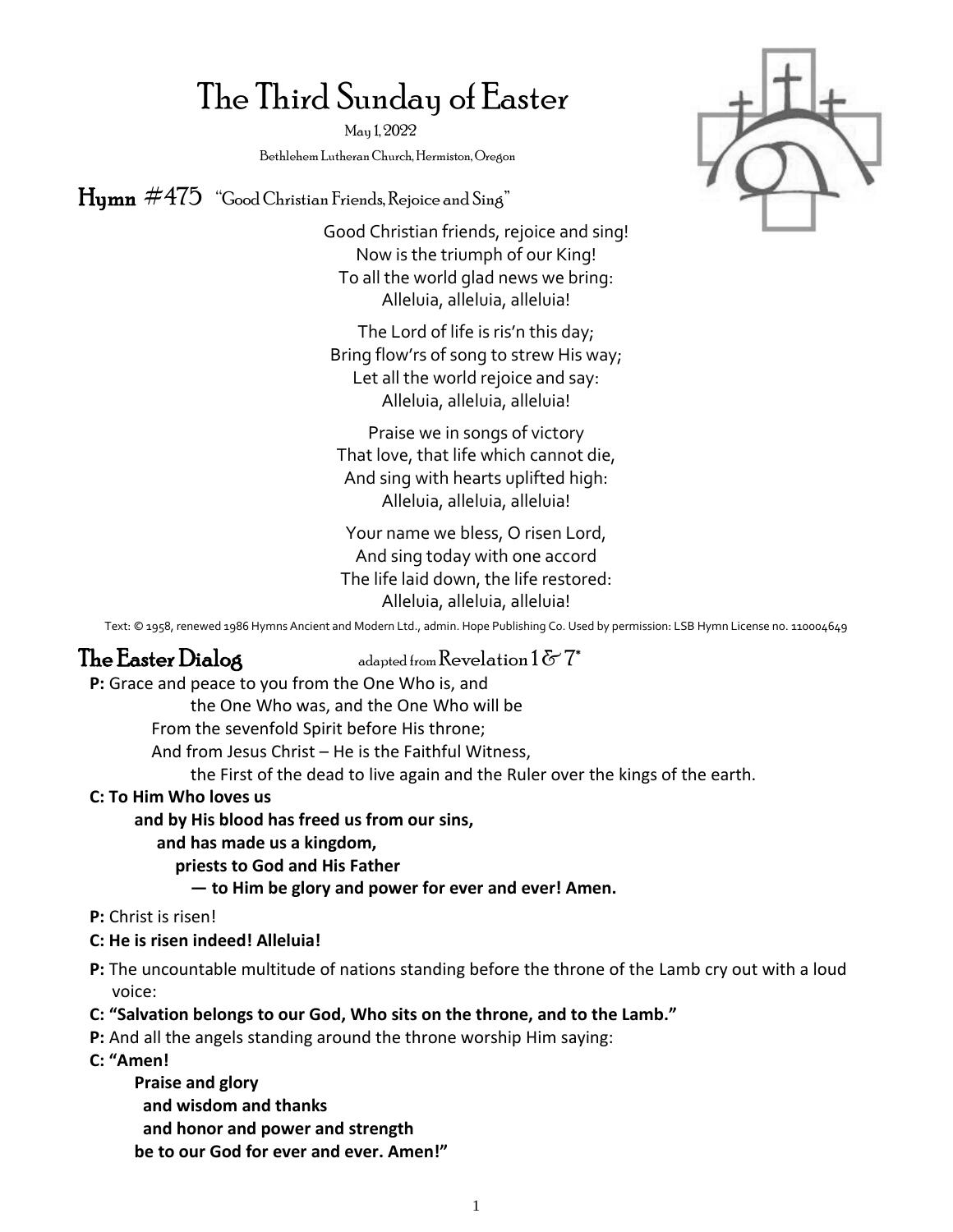**P:** Christ is risen!

**C: He is risen indeed! Alleluia!**

# Confession of Sins and Declaration of Grace

- **P:** Brothers and Sisters in Christ, if we say we have no sin, we deceive ourselves, and the truth is not in us.
- **C: But if we confess our sins, God, who is faithful and just, will forgive our sins and cleanse us from all unrighteousness.**
- **P:** Let us then confess our sins to God our Father.
- **C: Most merciful God, we confess that we are by nature sinful and unclean. We have sinned against You in thought, word, and deed, by what we have done and by what we have left undone. We have not loved You with our whole heart; we have not loved our neighbors as ourselves. We justly deserve Your present and eternal punishment. For the sake of Your Son, Jesus Christ, have mercy on us. Forgive us, renew us, and lead us, so that we may delight in Your will and walk in Your ways to the glory of Your holy name. Amen.**
- **P:** Almighty God in His mercy has given His Son to die for you and for His sake forgives you all your sins. As a called and ordained servant of Christ, and by His authority, I therefore forgive you all your sins in the name of the Father and of the  $\bigstar$  Son and of the Holy Spirit.

**C: Amen.**

Introit of the Day *Psalm 145:4–7, 9; antiphon: v. 10*

All Your works shall give thanks to You, O LORD, **and all Your saints shall bless You!**

One generation shall commend Your works to another,

**and shall declare Your mighty acts.**

On the glorious splendor of Your majesty,

**and on your wondrous works, I will meditate.**

They shall speak of the might of Your awesome deeds,

**and I will declare Your greatness.**

They shall pour forth the fame of Your abundant goodness

**and shall sing aloud of Your righteousness.**

The LORD is good to all,

**and His mercy is over all that He has made.**

**Glory be to the Father and to the Son and to the Holy Spirit; as it was in the beginning, is now, and will be forever. Amen.**

All Your works shall give thanks to You, O LORD, **and all Your saints shall bless You!**

# Prayer of the Day

- **P:** The Lord be with you.
- **C: And also with you.**
- **P:** Let us pray. O God, through the humiliation of Your Son You raised up the fallen world. Grant to Your faithful people, rescued from the peril of everlasting death, perpetual gladness and eternal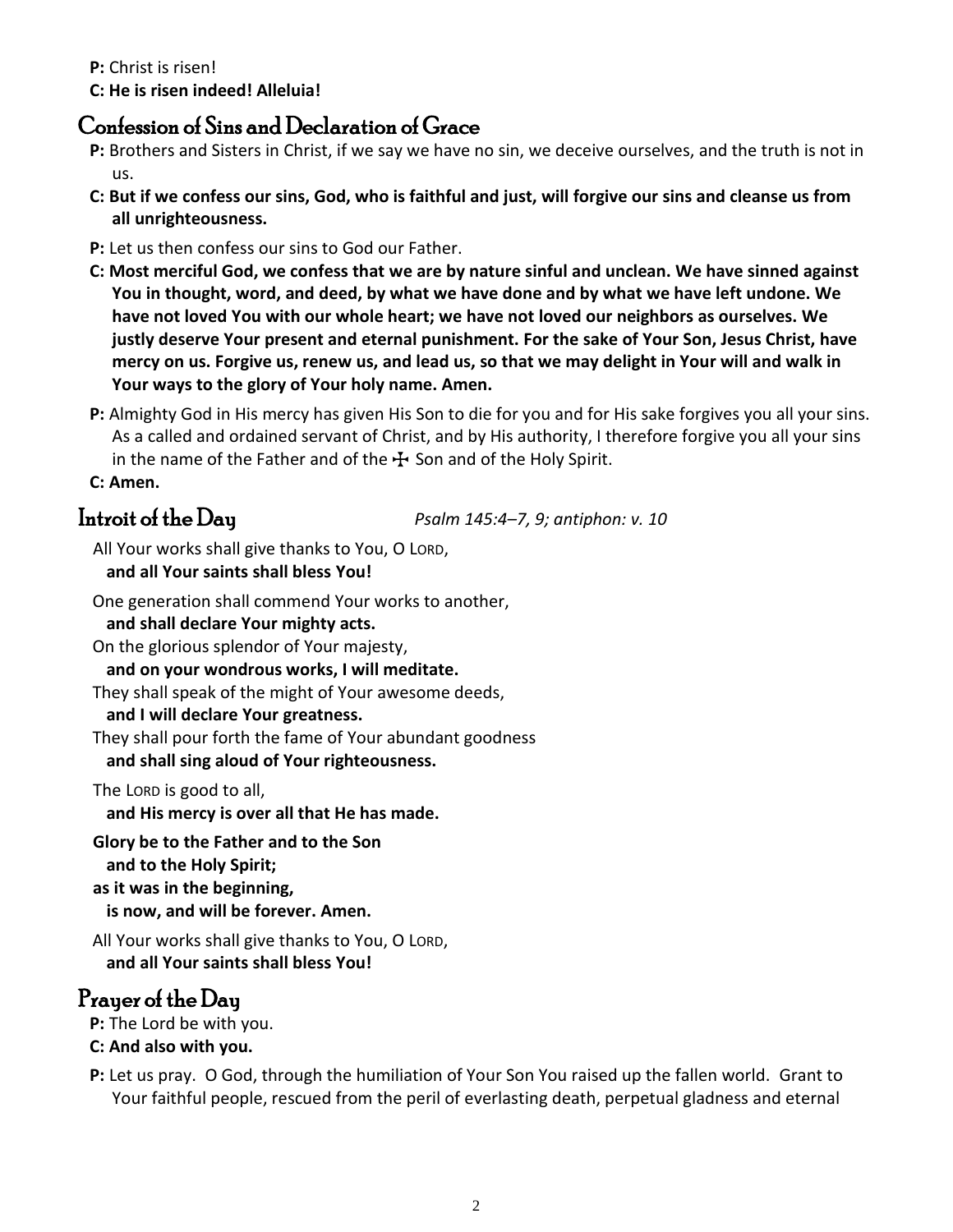joys; through Jesus Christ, our Lord, Who lives and reigns with You and the Holy Spirit, one God, now and forever.

**C: Amen.**

#### $First Lesson$  Acts 9:1-22

But Saul, still breathing threats and murder against the disciples of the Lord, went to the high priest <sup>2</sup>and asked him for letters to the synagogues at Damascus, so that if he found any belonging to the Way, men or women, he might bring them bound to Jerusalem. <sup>3</sup>Now as he went on his way, he approached Damascus, and suddenly a light from heaven flashed around him. <sup>4</sup>And falling to the ground he heard a voice saying to him, "Saul, Saul, why are you persecuting me?" <sup>5</sup>And he said, "Who are you, Lord?" And he said, "I am Jesus, whom you are persecuting. <sup>6</sup>But rise and enter the city, and you will be told what you are to do." 7The men who were traveling with him stood speechless, hearing the voice but seeing no one. <sup>8</sup>Saul rose from the ground, and although his eyes were opened, he saw nothing. So they led him by the hand and brought him into Damascus. <sup>9</sup>And for three days he was without sight, and neither ate nor drank.

<sup>10</sup>Now there was a disciple at Damascus named Ananias. The Lord said to him in a vision, "Ananias." And he said, "Here I am, Lord." <sup>11</sup>And the Lord said to him, "Rise and go to the street called Straight, and at the house of Judas look for a man of Tarsus named Saul, for behold, he is praying, <sup>12</sup>and he has seen in a vision a man named Ananias come in and lay his hands on him so that he might regain his sight." 13But Ananias answered, "Lord, I have heard from many about this man, how much evil he has done to your saints at Jerusalem. <sup>14</sup>And here he has authority from the chief priests to bind all who call on your name." <sup>15</sup>But the Lord said to him, "Go, for he is a chosen instrument of mine to carry my name before the Gentiles and kings and the children of Israel. <sup>16</sup>For I will show him how much he must suffer for the sake of my name." <sup>17</sup>So Ananias departed and entered the house. And laying his hands on him he said, "Brother Saul, the Lord Jesus who appeared to you on the road by which you came has sent me so that you may regain your sight and be filled with the Holy Spirit." 18And immediately something like scales fell from his eyes, and he regained his sight. Then he rose and was baptized; <sup>19</sup>and taking food, he was strengthened.

For some days he was with the disciples at Damascus. <sup>20</sup>And immediately he proclaimed Jesus in the synagogues, saying, "He is the Son of God." <sup>21</sup>And all who heard him were amazed and said, "Is not this the man who made havoc in Jerusalem of those who called upon this name? And has he not come here for this purpose, to bring them bound before the chief priests?" <sup>22</sup>But Saul increased all the more in strength, and confounded the Jews who lived in Damascus by proving that Jesus was the Christ.

**L:** This is the Word of the Lord

**C: Thanks be to God**

Gradual adapted from Matthew 28:7; Hebrews 2:7; Psalm 8:6

**Christ has risen from the dead.**

**[God the Father] has crowned Him with glory and honor. He has given Him dominion over the works of His hands; He has put all things under His feet.**

# Second Lesson Revelation 5:1-14

Then I saw in the right hand of him who was seated on the throne a scroll written within and on the back, sealed with seven seals. <sup>2</sup>And I saw a strong angel proclaiming with a loud voice, "Who is worthy to open the scroll and break its seals?" <sup>3</sup>And no one in heaven or on earth or under the earth was able to open the scroll or to look into it, <sup>4</sup>and I began to weep loudly because no one was found worthy to open the scroll or to look into it. <sup>5</sup>And one of the elders said to me, "Weep no more; behold, the Lion of the tribe of Judah, the Root of David, has conquered, so that he can open the scroll and its seven seals."

<sup>6</sup>And between the throne and the four living creatures and among the elders I saw a Lamb standing, as though it had been slain, with seven horns and with seven eyes, which are the seven spirits of God sent out into all the earth. <sup>7</sup>And he went and took the scroll from the right hand of him who was seated on the throne. <sup>8</sup>And when he had taken the scroll, the four living creatures and the twentyfour elders fell down before the Lamb, each holding a harp, and golden bowls full of incense, which are the prayers of the saints. <sup>9</sup>And they sang a new song, saying,

"Worthy are you to take the scroll

and to open its seals,

for you were slain, and by your blood you ransomed people for God

from every tribe and language and people and nation,

<sup>10</sup>and you have made them a kingdom and priests to our God, and they shall reign on the earth."

<sup>11</sup>Then I looked, and I heard around the throne and the living creatures and the elders the voice of many angels, numbering myriads of myriads and thousands of thousands, <sup>12</sup>saying with a loud voice, "Worthy is the Lamb who was slain, to receive power and wealth and wisdom and might and honor and glory and blessing!" <sup>13</sup>And I heard every creature in heaven and on earth and under the earth and in the sea, and all that is in them, saying, "To him who sits on the throne and to the Lamb be blessing and honor and glory and might forever and ever!" <sup>14</sup>And the four living creatures said, "Amen!" and the elders fell down and worshiped.

**L:** This is the Word of the Lord **C: Thanks be to God**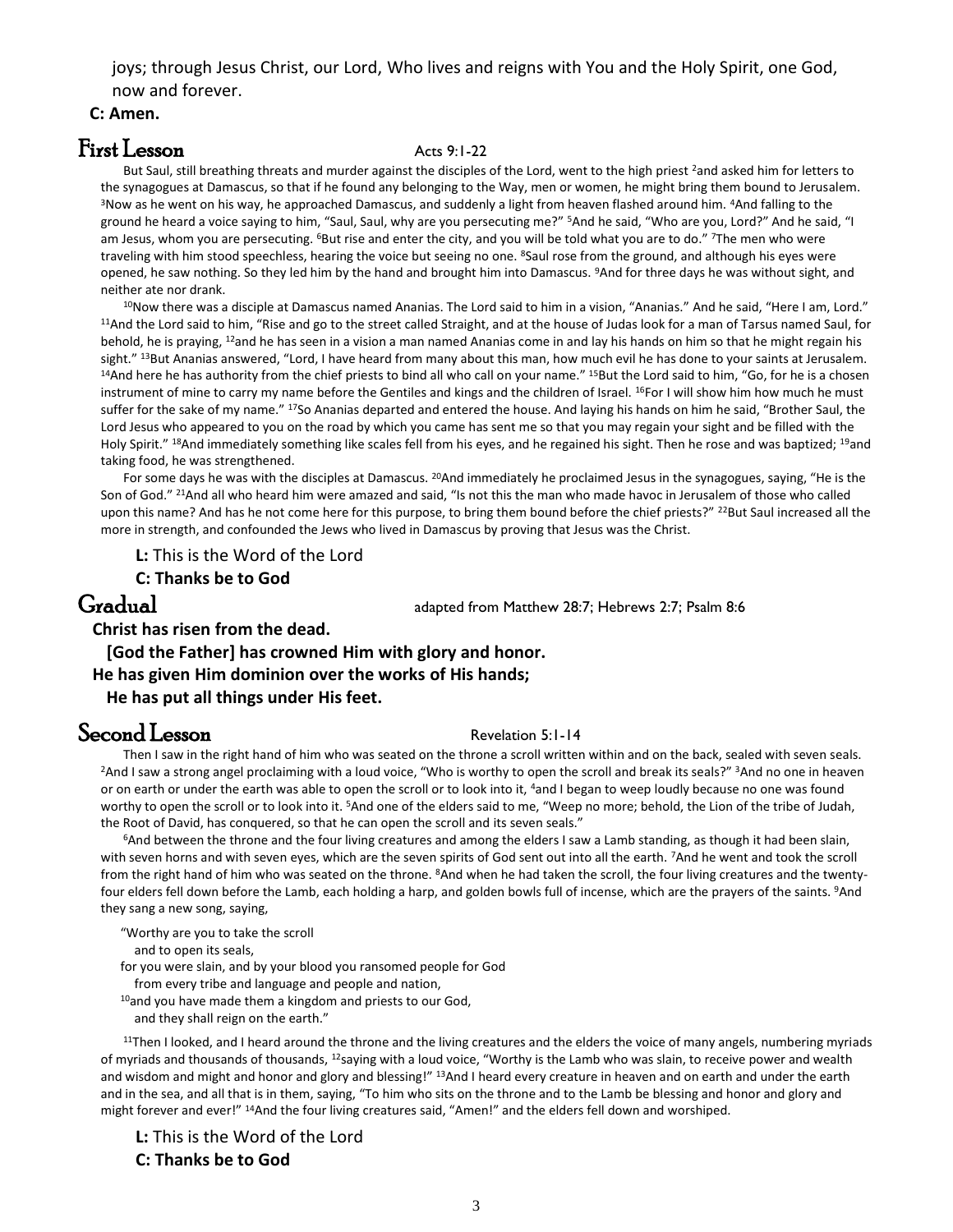#### Alleluia



### Gospel Lesson John 21:1-19

#### **P:** The Holy Gospel according to St. John, the Twenty-First chapter **C: Glory to You, O Lord.**

After this Jesus revealed himself again to the disciples by the Sea of Tiberias, and he revealed himself in this way. <sup>2</sup>Simon Peter, Thomas (called the Twin), Nathanael of Cana in Galilee, the sons of Zebedee, and two others of his disciples were together. <sup>3</sup>Simon Peter said to them, "I am going fishing." They said to him, "We will go with you." They went out and got into the boat, but that night they caught nothing.

<sup>4</sup>Just as day was breaking, Jesus stood on the shore; yet the disciples did not know that it was Jesus. <sup>5</sup>Jesus said to them, "Children, do you have any fish?" They answered him, "No." <sup>5</sup>He said to them, "Cast the net on the right side of the boat, and you will find some." So they cast it, and now they were not able to haul it in, because of the quantity of fish. That disciple whom Jesus loved therefore said to Peter, "It is the Lord!" When Simon Peter heard that it was the Lord, he put on his outer garment, for he was stripped for work, and threw himself into the sea. <sup>8</sup>The other disciples came in the boat, dragging the net full of fish, for they were not far from the land, but about a hundred yards off.

<sup>9</sup>When they got out on land, they saw a charcoal fire in place, with fish laid out on it, and bread. <sup>10</sup>Jesus said to them, "Bring some of the fish that you have just caught." 11So Simon Peter went aboard and hauled the net ashore, full of large fish, 153 of them. And although there were so many, the net was not torn. <sup>12</sup> Jesus said to them, "Come and have breakfast." Now none of the disciples dared ask him, "Who are you?" They knew it was the Lord. 13 Jesus came and took the bread and gave it to them, and so with the fish. 14This was now the third time that Jesus was revealed to the disciples after he was raised from the dead.

<sup>15</sup>When they had finished breakfast, Jesus said to Simon Peter, "Simon, son of John, do you love me more than these?" He said to him, "Yes, Lord; you know that I love you." He said to him, "Feed my lambs." <sup>16</sup>He said to him a second time, "Simon, son of John, do you love me?" He said to him, "Yes, Lord; you know that I love you." He said to him, "Tend my sheep." <sup>17</sup>He said to him the third time, "Simon, son of John, do you love me?" Peter was grieved because he said to him the third time, "Do you love me?" and he said to him, "Lord, you know everything; you know that I love you." Jesus said to him, "Feed my sheep. <sup>18</sup>Truly, truly, I say to you, when you were young, you used to dress yourself and walk wherever you wanted, but when you are old, you will stretch out your hands, and another will dress you and carry you where you do not want to go." <sup>19</sup>(This he said to show by what kind of death he was to glorify God.) And after saying this he said to him, "Follow me."

#### **P:** This is the Gospel of the Lord

#### **C: Praise to You, O Christ.**

 $\bf{H}$ ymn  $#480$  "He's Risen, He's Risen!"

He's risen, He's risen, Christ Jesus, the Lord; He opened death's prison, the incarnate, true Word. Break forth, hosts of heaven, in jubilant song And earth, sea, and mountain their praises prolong.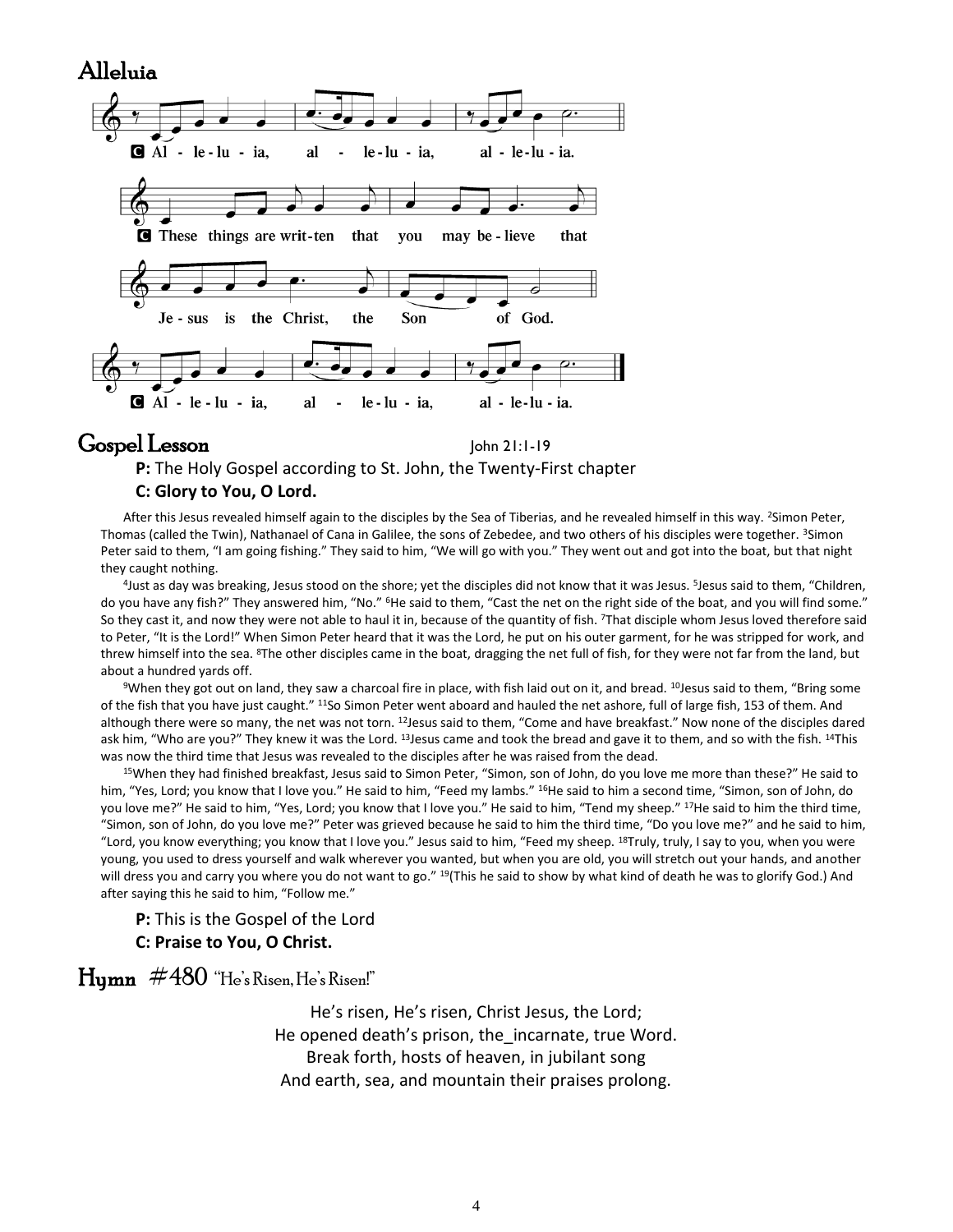The foe was triumphant when on Calvary The Lord of creation was nailed to the tree. In Satan's domain did the hosts shout and jeer, For Jesus was slain, whom the evil ones fear.

But short was their triumph; the Savior arose, And death, hell, and Satan He vanquished, His foes. The conquering Lord lifts His banner on high; He lives, yes, He lives, and will nevermore die.

- O, where is your sting, death? We fear you no more; Christ rose, and now open is fair Eden's door. For all our transgressions His blood does atone; Redeemed and forgiven, we now are His own.
- $\Delta$  Then sing your hosannas and raise your glad voice; Proclaim the blest tidings that all may rejoice. Laud, honor, and praise to the Lamb that was slain: With Father and Spirit He ever shall reign.

Text: © 1941 Concordia Publishing House. Used by permission: LSB Hymn License no. 110004649

### Sermon

### **Offering**

# The Prayers of the Church

## The Apostles' Creed

**P:** …"don't you know that all of us who were baptized into Christ Jesus were baptized into His death? We were therefore buried with Him through baptism into death in order that, just as Christ was raised from the dead through the glory of the Father, we too may live a new life. If we have been united with Him like this in His death, we will certainly also be united with Him in His resurrection." (Romans 6:3-5) Since God has made us His children through our baptism into Christ, with trust and hope, let us confess our faith:

#### **C: I believe in God, the Father Almighty, Maker of heaven and earth.**

**And in Jesus Christ, His only Son, our Lord,**

- **Who was conceived by the Holy Spirit,**
- **born of the virgin Mary,**
- **suffered under Pontius Pilate,**
- **was crucified, died and was buried.**
- **He descended into hell.**
- **The third day He rose again from the dead.**
- **He ascended into heaven**
	- **and sits at the right hand of God the Father Almighty.**
- **From thence He will come to judge the living and the dead.**

**I believe in the Holy Spirit,**

- **the holy Christian Church,**
- **the communion of saints,**
- **the forgiveness of sins, the resurrection of the body,**
- **and the life** T **everlasting. Amen**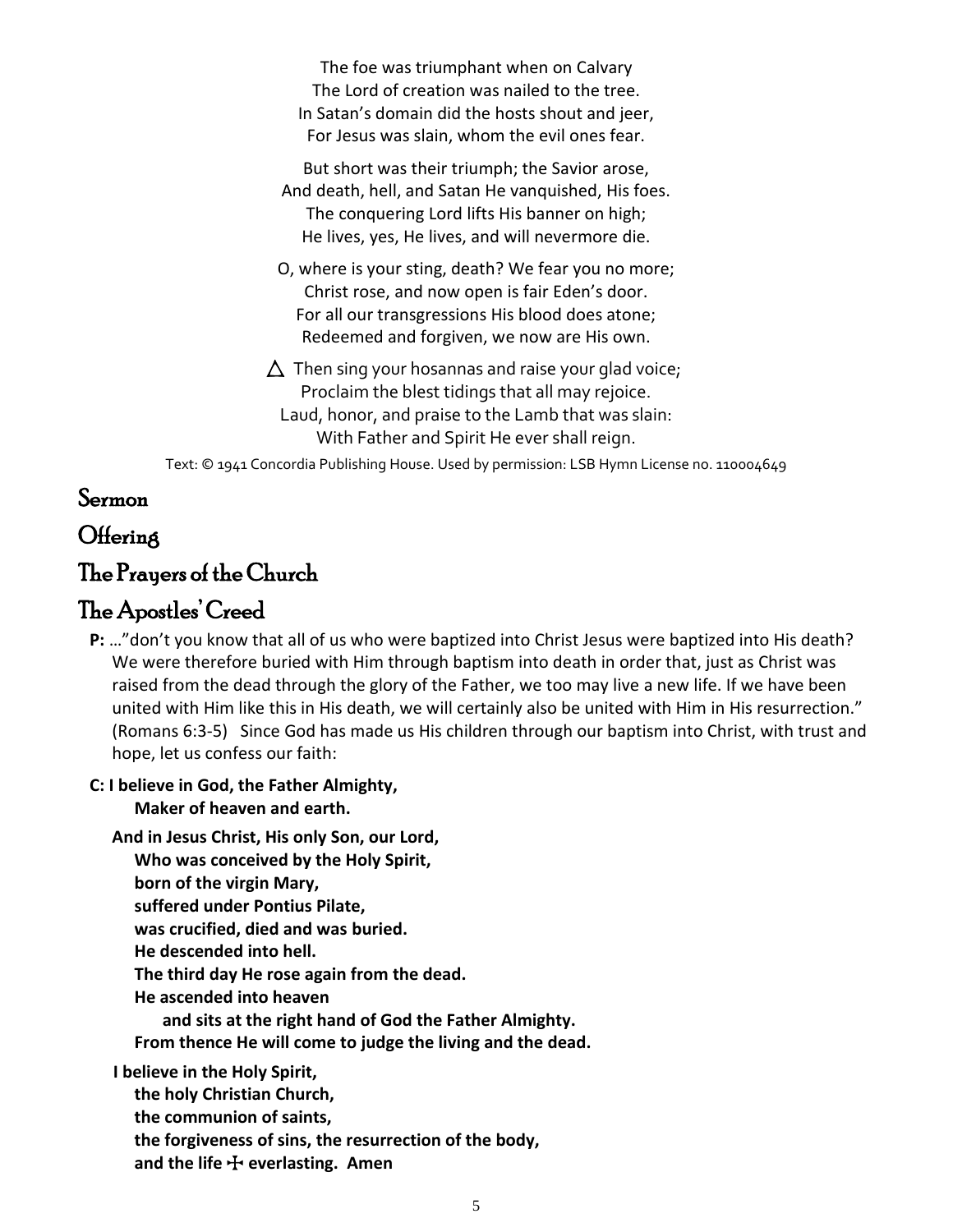# The Preface

- **P:** The Lord be with you.
- **C: And also with you.**
- **P:** Lift up your hearts.
- **C: We lift them to the Lord.**
- **P:** Let us give thanks to the Lord our God.
- **C: It is right to give Him thanks and praise.**
- **P:** It is truly good, right, and salutary that we should at all times and in all places give thanks to You, O Lord, holy Father, almighty and everlasting God, for the countless blessings You so freely bestow on us and all creation. Above all, we give thanks for Your boundless love shown to us when You sent Your only-begotten Son, Jesus Christ, into our flesh and laid on Him our sin, giving Him into death that we might not die eternally. Because He is now risen from the dead and lives and reigns to all eternity, all who believe in Him will overcome sin and death and will rise again to new life. Therefore with angels and archangels and with all the company of heaven we laud and magnify Your glorious name, evermore praising You and saying:

# Sanctus

#### *Holy, holy, holy Lord God of Sabaoth adored; Heav'n and earth with full acclaim shout the glory of Your name. Sing hosanna in the highest, sing hosanna to the Lord; Truly blest is He who comes in the name of the Lord!*

# Prayer of Thanksgiving

**P:** Blessed are You, O Lord our God, king of all creation, for You have had mercy on us and given Your only-begotten Son that whoever believes in Him should not perish but have eternal life.

For Christ, our Passover Lamb, has been sacrificed. By His death, He has redeemed us from bondage to sin and death, and by His resurrection, He has delivered us into new life in Him.

Grant us to keep the Feast in sincerity and truth, faithfully eating His body given into death and drinking His life's blood poured out for our salvation until we pass through death to the promised land of life eternal.

Hear us as we pray in His name and as He has taught us:

# The Lord's Prayer

**Our Father who art in heaven, hallowed be Thy name, Thy kingdom come, Thy will be done on earth as it is in heaven; give us this day our daily bread; and forgive us our trespasses as we forgive those who trespass against us; and lead us not into temptation, but deliver us from evil. For Thine is the kingdom and the power and the glory forever and ever. Amen.**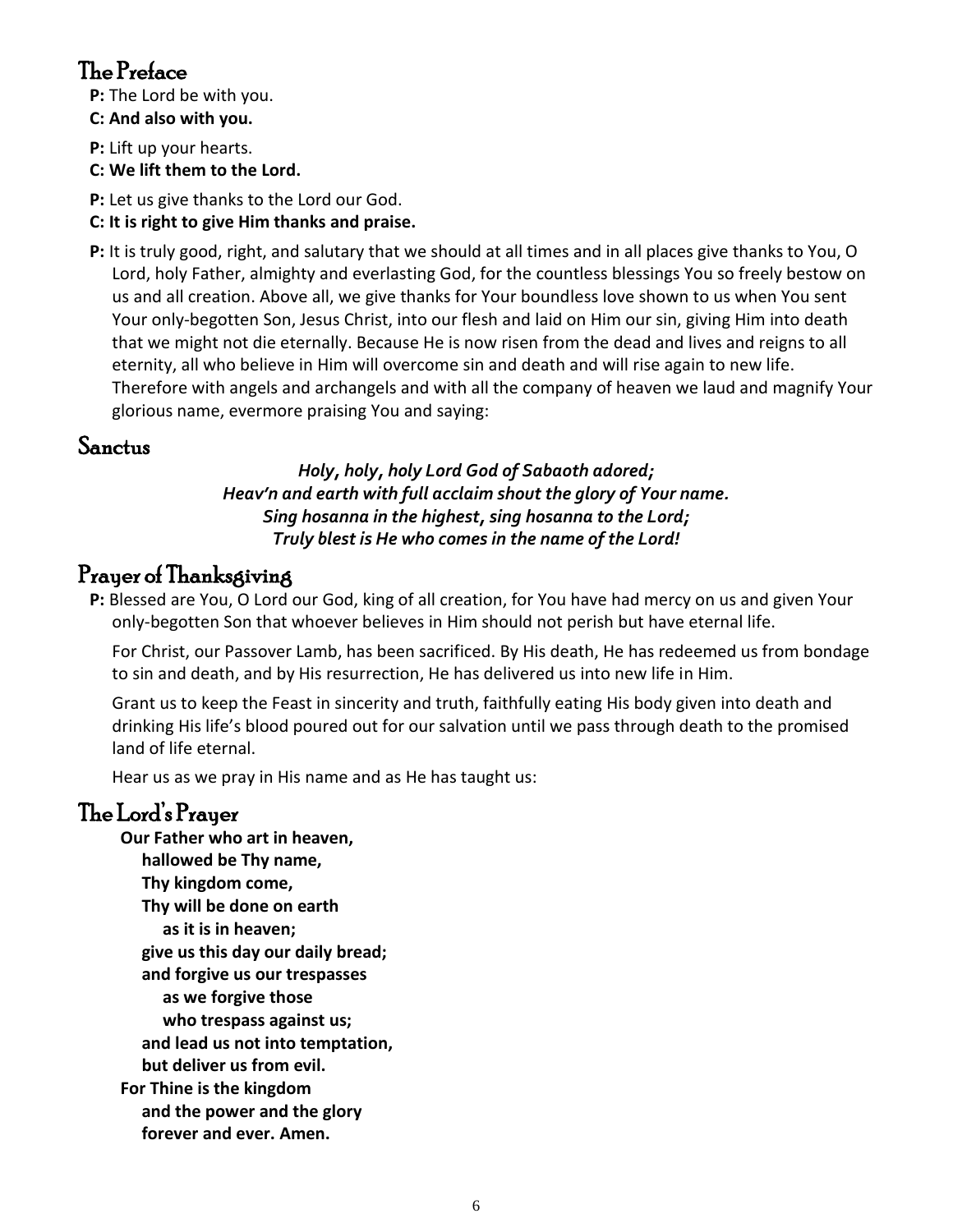### The Words of Institution

#### Pax Domini

**P:** The peace of the Lord be with you always. **C: Amen.**

#### Agnus Dei

| O Jesus Christ, true Lamb of God,   |
|-------------------------------------|
| You take the sin of the world away; |
| O Jesus Christ, true Lamb of God,   |
| Have mercy on us, Lord, we pray.    |

*O Jesus Christ, true Lamb of God, You take the sin of the world away; Have mercy on us, Jesus Christ, And grant us peace, O Lord, we pray.*

Hymn during Distribution #633 "At the Lamb's High Feast We Sing!"

At the Lamb's high feast we sing Praise to our victorious King, Who has washed us in the tide Flowing from His piercèd side. Alleluia!

Praise we Him, whose love divine Gives His sacred blood for wine, Gives His body for the feast — Christ the victim, Christ the priest. Alleluia!

Where the paschal blood is poured, Death's dread angel sheathes the sword; Israel's hosts triumphant go Through the wave that drowns the foe. Alleluia!

Praise we Christ, whose blood was shed, Paschal victim, paschal bread; With sincerity and love Eat we manna from above. Alleluia!

Mighty Victim from the sky, Hell's fierce pow'rs beneath You lie; You have conquered in the fight, You have brought us life and light. Alleluia!

Now no more can death appall, Now no more the grave enthrall; You have opened paradise, And Your saints in You shall rise. Alleluia!

Easter triumph, Easter joy! This alone can sin destroy; From sin's pow'r, Lord, set us free, Newborn souls in You to be. Alleluia!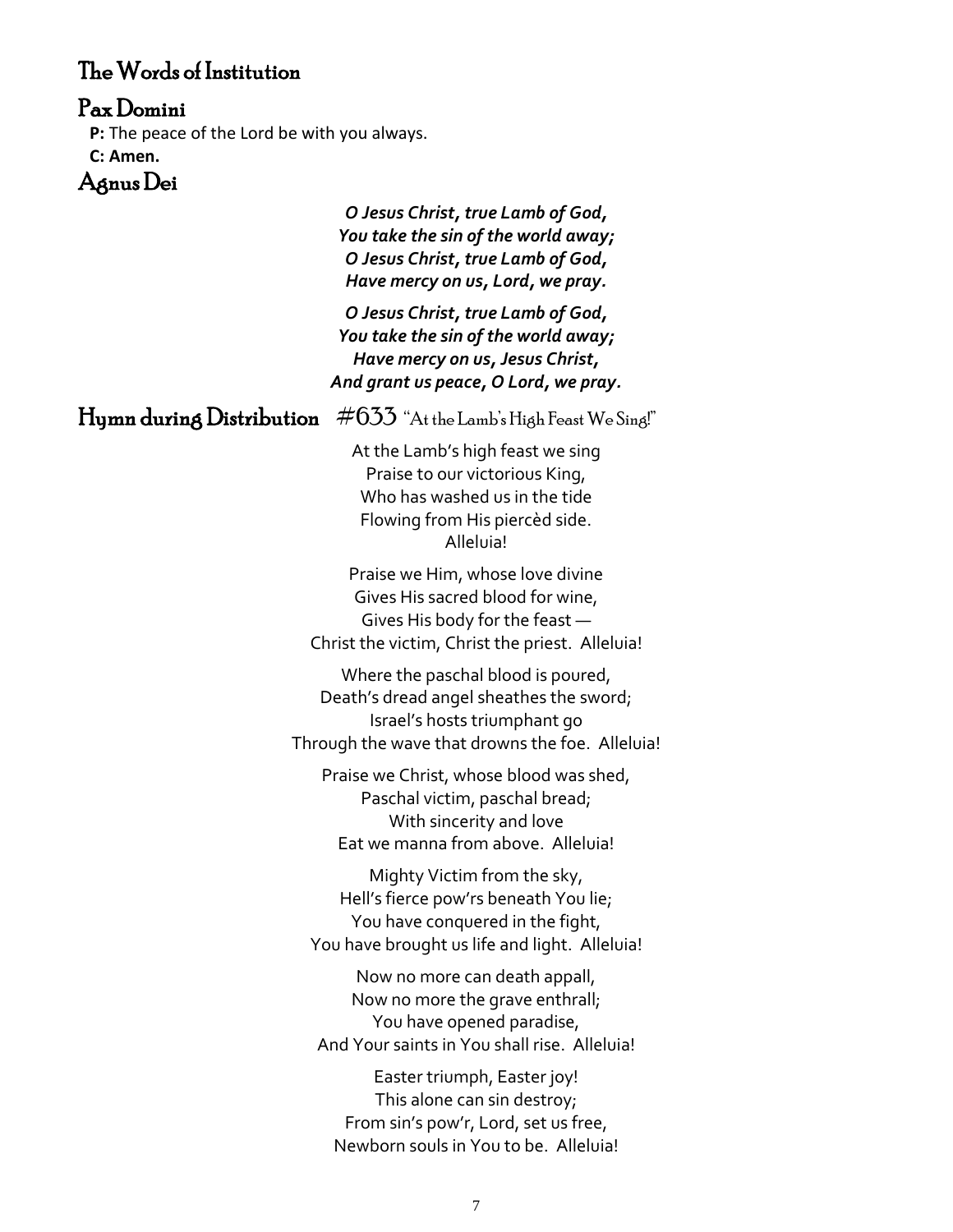$\triangle$  Father, who the crown shall give, Savior, by whose death we live, Spirit, guide through all our days: Three in One, Your name we praise. Alleluia! Text: Public domain

### Nunc Dimittis

*O Lord, now let Your servant Depart in heav'nly peace, For I have seen the glory Of Your redeeming grace: A light to lead the Gentiles Unto Your holy hill, The glory of Your people, Your chosen Israel.*

*All glory to the Father, All glory to the Son, All glory to the Spirit, Forever Three in One; For as in the beginning, Is now, shall ever be, God's triune name resounding Through all eternity.*

# Post-Communion Collect

**P:** Let us pray. We give thanks to You, almighty God, that You have refreshed us through this salutary gift, and we implore You that of Your mercy You would strengthen us through the same in faith toward You and in fervent love toward one another; through Jesus Christ, Your Son, our Lord, Who lives and reigns with You and the Holy Spirit, one God, now and forever.

#### **C: Amen.**

### The Benediction

- **P:** May the God of peace, Who through the blood of the eternal covenant brought back from the dead our Lord Jesus, that great Shepherd of the sheep, equip you with everything good for doing His will, and may He work in us what is pleasing to Him,
- **C: through Jesus Christ, to Whom be glory for ever and ever. Amen.**

Hymn #477"Alleluia, Alleluia! Hearts to Heaven"

Alleluia, alleluia! Hearts to heav'n and voices raise: Sing to God a hymn of gladness, Sing to God a hymn of praise; He who on the cross a victim For the world's salvation bled— Jesus Christ, the King of Glory, Now is risen from the dead.